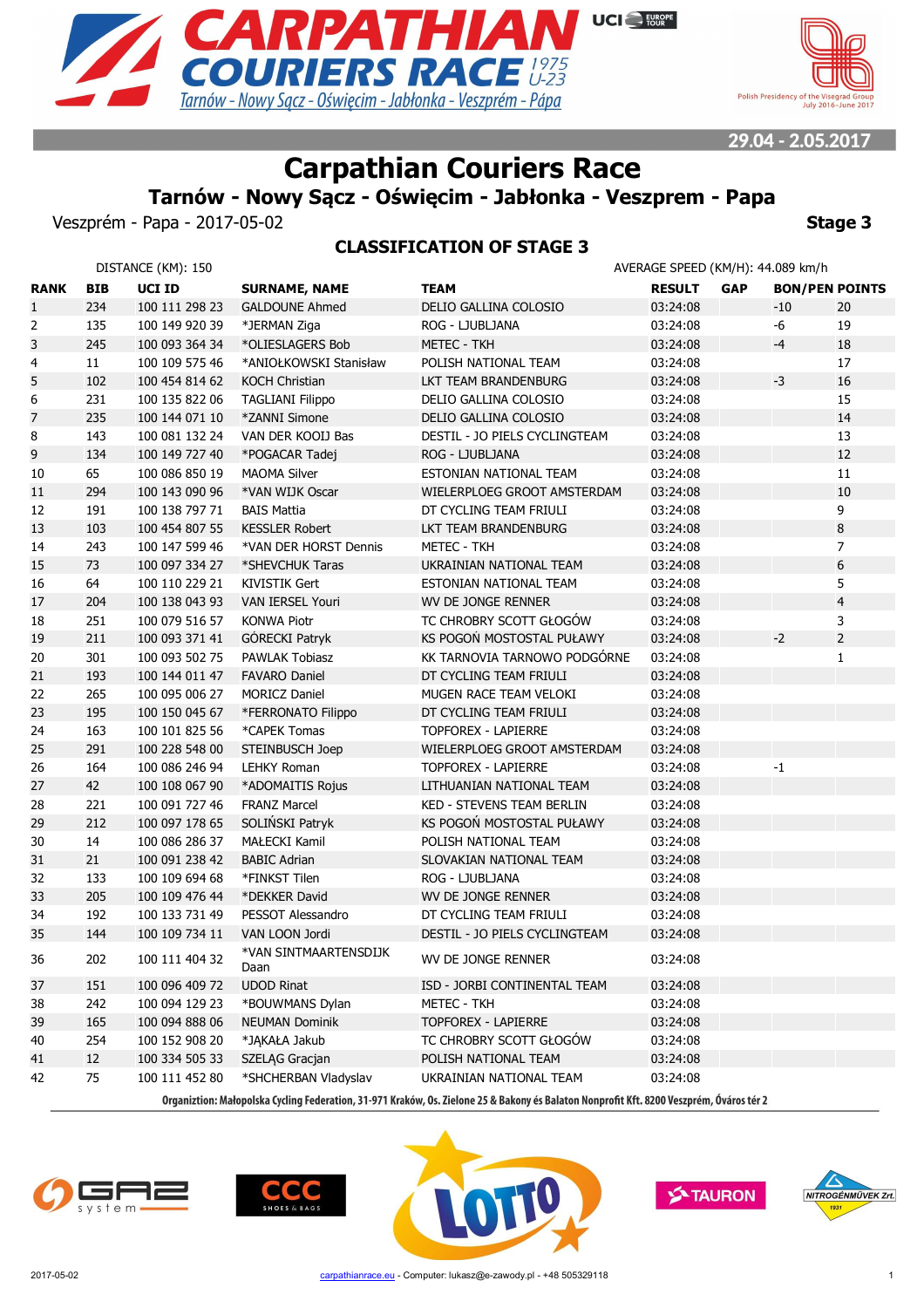



|    |     |                |                             |                                                                                                                                          |          |       | <u> 29.04 - 2.05.2017</u> |  |
|----|-----|----------------|-----------------------------|------------------------------------------------------------------------------------------------------------------------------------------|----------|-------|---------------------------|--|
| 43 | 131 | 100 086 935 07 | RUCIGAJ Ziga                | ROG - LJUBLJANA                                                                                                                          | 03:24:08 |       |                           |  |
| 44 | 152 | 100 133 951 75 | ZUBENKO Mykyta              | ISD - JORBI CONTINENTAL TEAM                                                                                                             | 03:24:08 |       |                           |  |
| 45 | 262 | 100 095 205 32 | <b>FILUTAS Viktor</b>       | MUGEN RACE TEAM VELOKI                                                                                                                   | 03:24:08 |       |                           |  |
| 46 | 241 | 100 149 522 29 | *VAN DE BERG Lars           | METEC - TKH                                                                                                                              | 03:24:08 |       |                           |  |
| 47 | 255 | 100 158 475 58 | *JAGIEŁA Adam               | TC CHROBRY SCOTT GŁOGÓW                                                                                                                  | 03:24:08 |       |                           |  |
| 48 | 121 | 100 110 758 65 | *VLCAK Martin               | DUKLA BANSKA BYSTRICA                                                                                                                    | 03:24:08 |       |                           |  |
| 49 | 41  | 100 099 737 05 | *LASINIS Venantas           | LITHUANIAN NATIONAL TEAM                                                                                                                 | 03:24:08 |       |                           |  |
| 50 | 22  | 100 157 829 91 | *HLOZA Michal               | SLOVAKIAN NATIONAL TEAM                                                                                                                  | 03:24:08 |       |                           |  |
| 51 | 62  | 100 097 307 00 | *JOHANSON Kristian          | ESTONIAN NATIONAL TEAM                                                                                                                   | 03:24:08 |       |                           |  |
| 52 | 233 | 100 097 807 15 | <b>RADICE Raffaele</b>      | DELIO GALLINA COLOSIO                                                                                                                    | 03:24:08 |       | $-4$                      |  |
| 53 | 15  | 100 094 247 44 | *SŁAWEK Damian              | POLISH NATIONAL TEAM                                                                                                                     | 03:24:08 |       |                           |  |
| 54 | 175 | 100 102 089 29 | FINKLER Fernando Augusto    | <b>GUERCIOTTI REDONDELA</b>                                                                                                              | 03:24:08 |       |                           |  |
| 55 | 244 | 100 106 072 35 | *NIEUWPOORT Jelle           | <b>METEC - TKH</b>                                                                                                                       | 03:24:08 |       |                           |  |
| 56 | 63  | 100 092 396 36 | <b>VENDELIN Karl-Arnold</b> | ESTONIAN NATIONAL TEAM                                                                                                                   | 03:24:08 |       |                           |  |
| 57 | 261 | 100 145 433 14 | *BERTALAN Balazs            | MUGEN RACE TEAM VELOKI                                                                                                                   | 03:24:08 |       |                           |  |
| 58 | 303 | 100 090 331 08 | <b>KRZYWDA Patryk</b>       | KK TARNOVIA TARNOWO PODGÓRNE                                                                                                             | 03:24:08 |       |                           |  |
| 59 | 214 | 100 150 634 74 | *KONOFAŁ Sebastian          | KS POGOŃ MOSTOSTAL PUŁAWY                                                                                                                | 03:24:08 |       |                           |  |
| 60 | 213 | 100 090 324 01 | <b>KAZIMIERCZAK Mateusz</b> | KS POGOŃ MOSTOSTAL PUŁAWY                                                                                                                | 03:24:08 |       | $-2$                      |  |
| 61 | 224 | 100 101 695 23 | *SCHMIEDEL Sebastian        | <b>KED - STEVENS TEAM BERLIN</b>                                                                                                         | 03:24:08 |       |                           |  |
| 62 | 74  | 100 110 060 46 | POHORELOV Vladyslav         | UKRAINIAN NATIONAL TEAM                                                                                                                  | 03:24:08 |       |                           |  |
| 63 | 225 | 100 364 669 30 | *AL MOAKEE Tarek            | <b>KED - STEVENS TEAM BERLIN</b>                                                                                                         | 03:24:08 |       |                           |  |
| 64 | 252 | 100 139 624 25 | <b>ADAMCZYK Dawid</b>       | TC CHROBRY SCOTT GŁOGÓW                                                                                                                  | 03:24:08 |       |                           |  |
| 65 | 161 | 100 093 386 56 | PETRUS Jiri                 | <b>TOPFOREX - LAPIERRE</b>                                                                                                               | 03:24:08 |       |                           |  |
| 66 | 124 | 100 086 255 06 | <b>BELLAN Juraj</b>         | DUKLA BANSKA BYSTRICA                                                                                                                    | 03:24:08 |       |                           |  |
| 67 | 13  | 100 097 652 54 | <b>BROŻYNA Piotr</b>        | POLISH NATIONAL TEAM                                                                                                                     | 03:24:08 |       |                           |  |
| 68 | 203 | 100 151 278 39 | *KROON Rody                 | WV DE JONGE RENNER                                                                                                                       | 03:24:08 |       |                           |  |
| 69 | 302 | 100 101 727 55 | *MRÓWKA Adrian              | KK TARNOVIA TARNOWO PODGÓRNE                                                                                                             | 03:24:08 |       |                           |  |
| 70 | 24  | 100 161 343 16 | *VALA Dusan                 | SLOVAKIAN NATIONAL TEAM                                                                                                                  | 03:24:08 |       |                           |  |
| 71 | 141 | 100 111 271 93 | VAN BROEKHOVEN Rob          | DESTIL - JO PIELS CYCLINGTEAM                                                                                                            | 03:24:08 |       |                           |  |
| 72 | 292 | 100 231 298 34 | *SCHRIJVER Jorgos           | WIELERPLOEG GROOT AMSTERDAM                                                                                                              | 03:24:08 |       |                           |  |
| 73 | 201 | 100 097 493 89 | *BOUWMANS Bryan             | WV DE JONGE RENNER                                                                                                                       | 03:24:08 |       |                           |  |
| 74 | 71  | 100 091 665 81 | <b>GLADYSH Roman</b>        | UKRAINIAN NATIONAL TEAM                                                                                                                  | 03:24:08 |       |                           |  |
| 75 | 101 | 100 157 682 41 | *WEBER Philip               | LKT TEAM BRANDENBURG                                                                                                                     | 03:24:08 |       |                           |  |
| 76 | 132 | 100 098 007 21 | PENKO Izidor                | ROG - LJUBLJANA                                                                                                                          | 03:24:08 |       | -6                        |  |
| 77 | 215 | 100 150 646 86 | *PĘKALA Piotr               | KS POGOŃ MOSTOSTAL PUŁAWY                                                                                                                | 03:24:08 |       |                           |  |
| 78 | 232 | 100 109 702 76 | GIULIANI Giacomo            | DELIO GALLINA COLOSIO                                                                                                                    | 03:24:08 |       |                           |  |
| 79 | 162 | 100 097 457 53 | *SIRUCEK Vaclav             | <b>TOPFOREX - LAPIERRE</b>                                                                                                               | 03:24:08 |       |                           |  |
| 80 | 171 | 100 148 851 37 | <b>JUSTO Oscar</b>          | <b>GUERCIOTTI REDONDELA</b>                                                                                                              | 03:24:08 |       |                           |  |
| 81 | 104 | 100 151 414 78 | *RUDYS Paul                 | LKT TEAM BRANDENBURG                                                                                                                     | 03:24:08 |       |                           |  |
| 82 | 45  | 100 161 290 60 | *PUNKRYS Kasparas           | LITHUANIAN NATIONAL TEAM                                                                                                                 | 03:24:08 |       |                           |  |
| 83 | 174 | 100 140 555 83 | MAY Jefferey                | <b>GUERCIOTTI REDONDELA</b>                                                                                                              | 03:24:08 |       |                           |  |
| 84 | 43  | 100 101 703 31 | *BENIUSIS Justas            | LITHUANIAN NATIONAL TEAM                                                                                                                 | 03:24:08 |       |                           |  |
| 85 | 253 | 100 150 643 83 | *OCHOCKI Łukasz             | TC CHROBRY SCOTT GŁOGÓW                                                                                                                  | 03:24:08 |       |                           |  |
| 86 | 304 | 100 097 406 02 | *SÓJKA Mikołaj              | KK TARNOVIA TARNOWO PODGÓRNE                                                                                                             | 03:24:08 |       |                           |  |
| 87 | 145 | 100 151 265 26 | *OLDE MEIERINK Lars         | DESTIL - JO PIELS CYCLINGTEAM                                                                                                            | 03:24:08 |       |                           |  |
| 88 | 293 | 100 147 607 54 | *MOURIS Teun                | WIELERPLOEG GROOT AMSTERDAM                                                                                                              | 03:24:08 |       |                           |  |
| 89 | 194 | 100 150 819 65 | *MELLONI Mattia             | DT CYCLING TEAM FRIULI                                                                                                                   | 03:24:08 |       |                           |  |
| 90 | 154 | 100 086 658 21 | <b>BUDYAK Anatoliy</b>      | ISD - JORBI CONTINENTAL TEAM                                                                                                             | 03:24:08 |       |                           |  |
| 91 | 305 | 100 133 945 69 | <b>KARBOWY Marcin</b>       | KK TARNOVIA TARNOWO PODGORNE                                                                                                             | 03:24:08 |       |                           |  |
| 92 | 122 | 100 093 369 39 | *ZIMANY Kristian            | DUKLA BANSKA BYSTRICA                                                                                                                    | 03:24:08 |       |                           |  |
| 93 | 295 | 100 228 620 72 | *KROEZE Thimo               | WIELERPLOEG GROOT AMSTERDAM                                                                                                              | 03:24:26 | $+18$ |                           |  |
|    |     |                |                             | Organiztion: Małopolska Cycling Federation, 31-971 Kraków, Os. Zielone 25 & Bakony és Balaton Nonprofit Kft. 8200 Veszprém. Óváros tér 2 |          |       |                           |  |

₹ 5F vstem





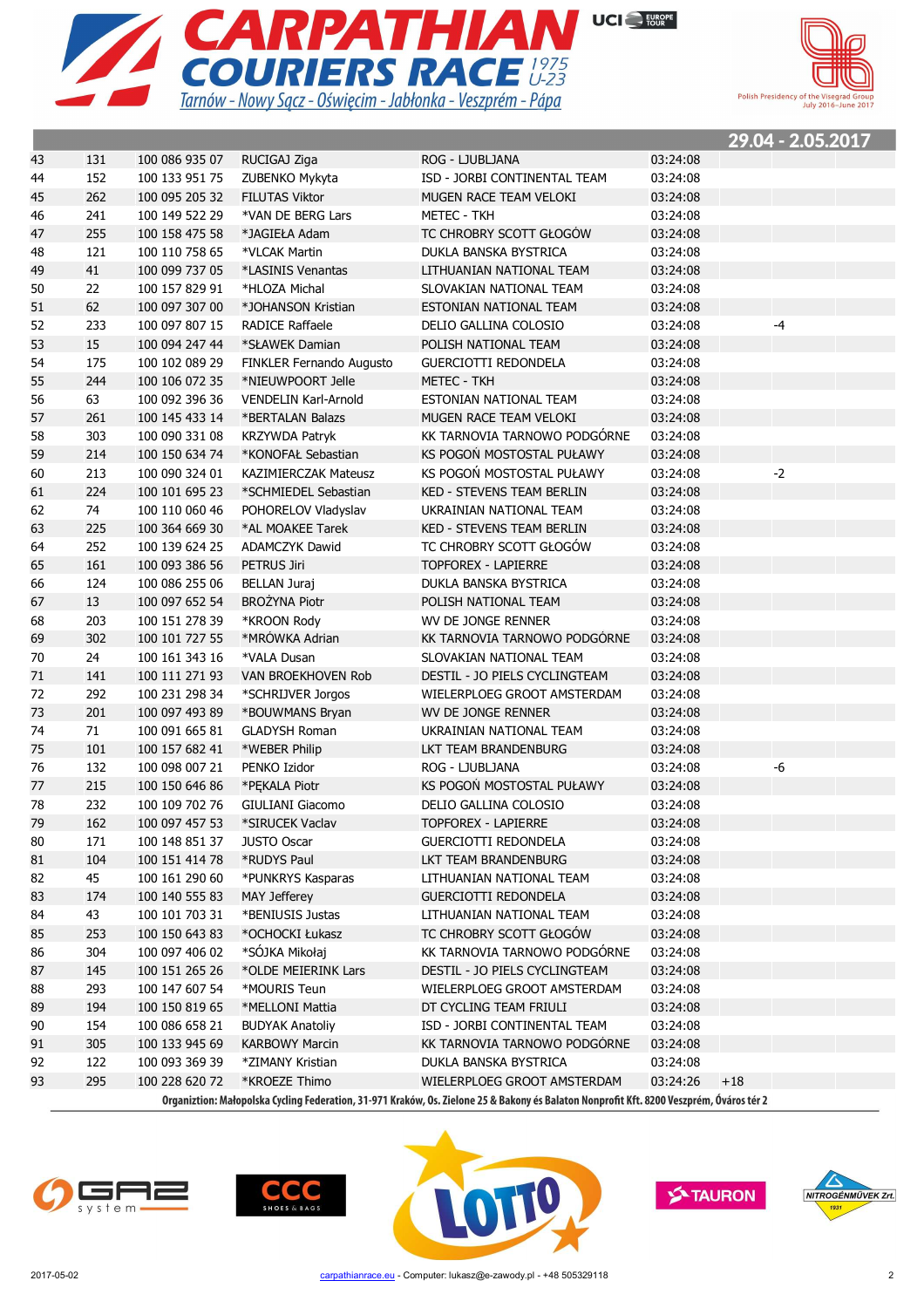



 $\overline{\phantom{a}}$ 

|     |                |                                   |                           |            | <b>29.04 - 2.05.2017</b> |  |
|-----|----------------|-----------------------------------|---------------------------|------------|--------------------------|--|
| 172 |                | 100 096 364 27 DOS SANTOS Rodrigo | GUERCIOTTI REDONDELA      | <b>DNF</b> |                          |  |
| 173 | 100 519 096 33 | ARRIAGADA Matias                  | GUERCIOTTI REDONDELA      | <b>DNF</b> |                          |  |
| 223 | 100 101 782 13 | *MAGDEBURG Tobias                 | KED - STEVENS TEAM BERLIN | <b>DNS</b> |                          |  |
|     |                |                                   |                           |            |                          |  |

| <b>ON THE START</b> | 96 |
|---------------------|----|
| <b>STARTED</b>      | 95 |
| <b>FINISHED</b>     | 93 |
| <b>DISOUALIFIED</b> | Ω  |

## **TEAM CLASSIFICATION ON STAGE 3**

| <b>RANK</b>    | <b>CODE</b> | <b>TEAM</b>                   | <b>COUNTRY</b> | <b>RESULT</b> | <b>GAP</b> |
|----------------|-------------|-------------------------------|----------------|---------------|------------|
| 1              | DEL         | DELIO GALLINA COLOSIO         | <b>ITA</b>     | 10:12:24      |            |
| 2              | <b>ROG</b>  | ROG - LJUBLJANA               | <b>SLO</b>     | 10:12:24      |            |
| 3              | <b>MET</b>  | <b>METEC - TKH</b>            | <b>NED</b>     | 10:12:24      |            |
| 4              | <b>FRI</b>  | DT CYCLING TEAM FRIULI        | <b>ITA</b>     | 10:12:24      |            |
| 5              | POL         | POLISH NATIONAL TEAM          | POL            | 10:12:24      |            |
| 6              | <b>EST</b>  | ESTONIAN NATIONAL TEAM        | <b>EST</b>     | 10:12:24      |            |
| $\overline{7}$ | <b>REN</b>  | WV DE JONGE RENNER            | <b>NED</b>     | 10:12:24      |            |
| 8              | <b>TOP</b>  | <b>TOPFOREX - LAPIERRE</b>    | <b>CZE</b>     | 10:12:24      |            |
| 9              | <b>LKT</b>  | LKT TEAM BRANDENBURG          | <b>GER</b>     | 10:12:24      |            |
| 10             | <b>CHR</b>  | TC CHROBRY SCOTT GŁOGÓW       | <b>POL</b>     | 10:12:24      |            |
| 11             | <b>POG</b>  | KS POGOŃ MOSTOSTAL PUŁAWY     | <b>POL</b>     | 10:12:24      |            |
| 12             | <b>WIE</b>  | WIELERPLOEG GROOT AMSTERDAM   | <b>NED</b>     | 10:12:24      |            |
| 13             | DJP         | DESTIL - JO PIELS CYCLINGTEAM | <b>NED</b>     | 10:12:24      |            |
| 14             | <b>UKR</b>  | UKRAINIAN NATIONAL TEAM       | <b>UKR</b>     | 10:12:24      |            |
| 15             | <b>MUG</b>  | MUGEN RACE TEAM VELOKI        | <b>HUN</b>     | 10:12:24      |            |
| 16             | <b>TAR</b>  | KK TARNOVIA TARNOWO PODGÓRNE  | <b>POL</b>     | 10:12:24      |            |
| 17             | <b>SLO</b>  | SLOVAKIAN NATIONAL TEAM       | <b>SVK</b>     | 10:12:24      |            |
| 18             | KED         | KED - STEVENS TEAM BERLIN     | <b>GER</b>     | 10:12:24      |            |
| 19             | <b>LTU</b>  | LITHUANIAN NATIONAL TEAM      | <b>LTU</b>     | 10:12:24      |            |
| 20             | <b>IDS</b>  | ISD - JORBI CONTINENTAL TEAM  | <b>UKR</b>     | 10:12:24      |            |
| 21             | <b>DKB</b>  | DUKLA BANSKA BYSTRICA         | <b>SVK</b>     | 10:12:24      |            |
| 22             | <b>GUR</b>  | <b>GUERCIOTTI REDONDELA</b>   | <b>ESP</b>     | 10:12:24      |            |

## **MOUNTAIN PREMIE ON STAGE 3**

| 131 KM Papakovacsi |            |                         |                       |               |  |  |  |
|--------------------|------------|-------------------------|-----------------------|---------------|--|--|--|
| <b>RANK</b>        | <b>BIB</b> | <b>SURNAME, NAME</b>    | TEAM                  | <b>POINTS</b> |  |  |  |
|                    | 135        | JERMAN Ziga             | ROG - LJUBLJANA       |               |  |  |  |
|                    | 231        | <b>TAGLIANI Filippo</b> | DELIO GALLINA COLOSIO |               |  |  |  |
|                    | 245        | <b>OLIESLAGERS Bob</b>  | METEC - TKH           |               |  |  |  |







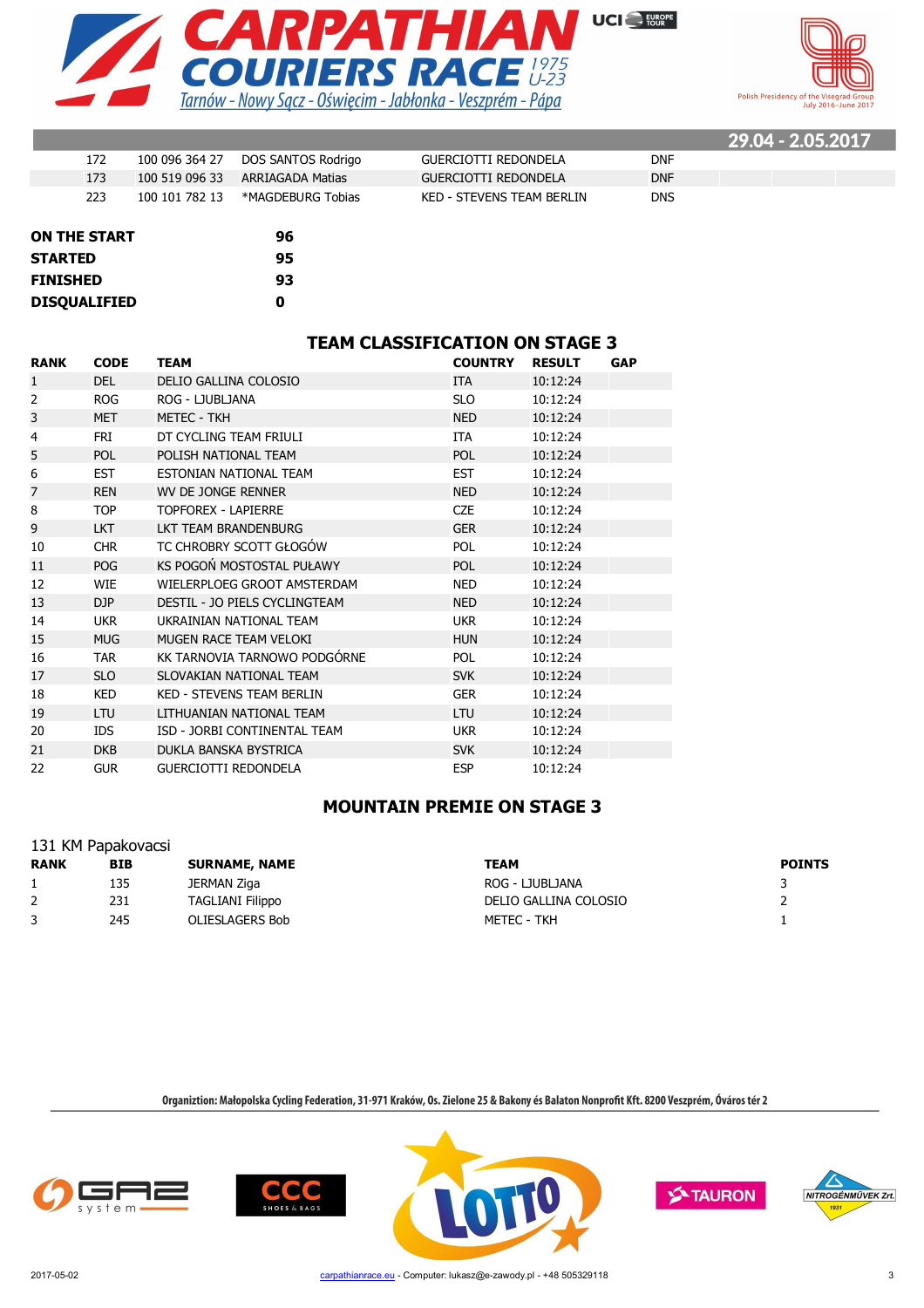



## **SPRINT PREMIE ON STAGE 3**

| 42 KM Nyirad   |                 |                             |                            |               |            |
|----------------|-----------------|-----------------------------|----------------------------|---------------|------------|
| <b>RANK</b>    | <b>BIB</b>      | <b>SURNAME, NAME</b>        | <b>TEAM</b>                | <b>POINTS</b> | <b>BON</b> |
|                | 132             | PENKO Izidor                | ROG - LJUBLJANA            |               | $-3$       |
| 2              | 233             | <b>RADICE Raffaele</b>      | DELIO GALLINA COLOSIO      |               | $-2$       |
| 3              | 213             | <b>KAZIMIERCZAK Mateusz</b> | KS POGOŃ MOSTOSTAL PUŁAWY  |               | -1         |
| 58 KM Topolca  |                 |                             |                            |               |            |
| <b>RANK</b>    | <b>BIB</b>      | <b>SURNAME, NAME</b>        | <b>TEAM</b>                | <b>POINTS</b> | <b>BON</b> |
|                | 132             | PENKO Izidor                | ROG - LJUBLJANA            |               | -3         |
| 2              | 233             | <b>RADICE Raffaele</b>      | DELIO GALLINA COLOSIO      |               | $-2$       |
| 3              | 213             | <b>KAZIMIERCZAK Mateusz</b> | KS POGOŃ MOSTOSTAL PUŁAWY  |               | -1         |
|                | 112 KM Devecser |                             |                            |               |            |
| <b>RANK</b>    | <b>BIB</b>      | <b>SURNAME, NAME</b>        | <b>TEAM</b>                | <b>POINTS</b> | <b>BON</b> |
|                | 102             | <b>KOCH Christian</b>       | LKT TEAM BRANDENBURG       | 3             | -3         |
| $\overline{2}$ | 211             | GÓRECKI Patryk              | KS POGOŃ MOSTOSTAL PUŁAWY  |               | $-2$       |
| 3              | 164             | <b>LEHKY Roman</b>          | <b>TOPFOREX - LAPIERRE</b> |               | -1         |









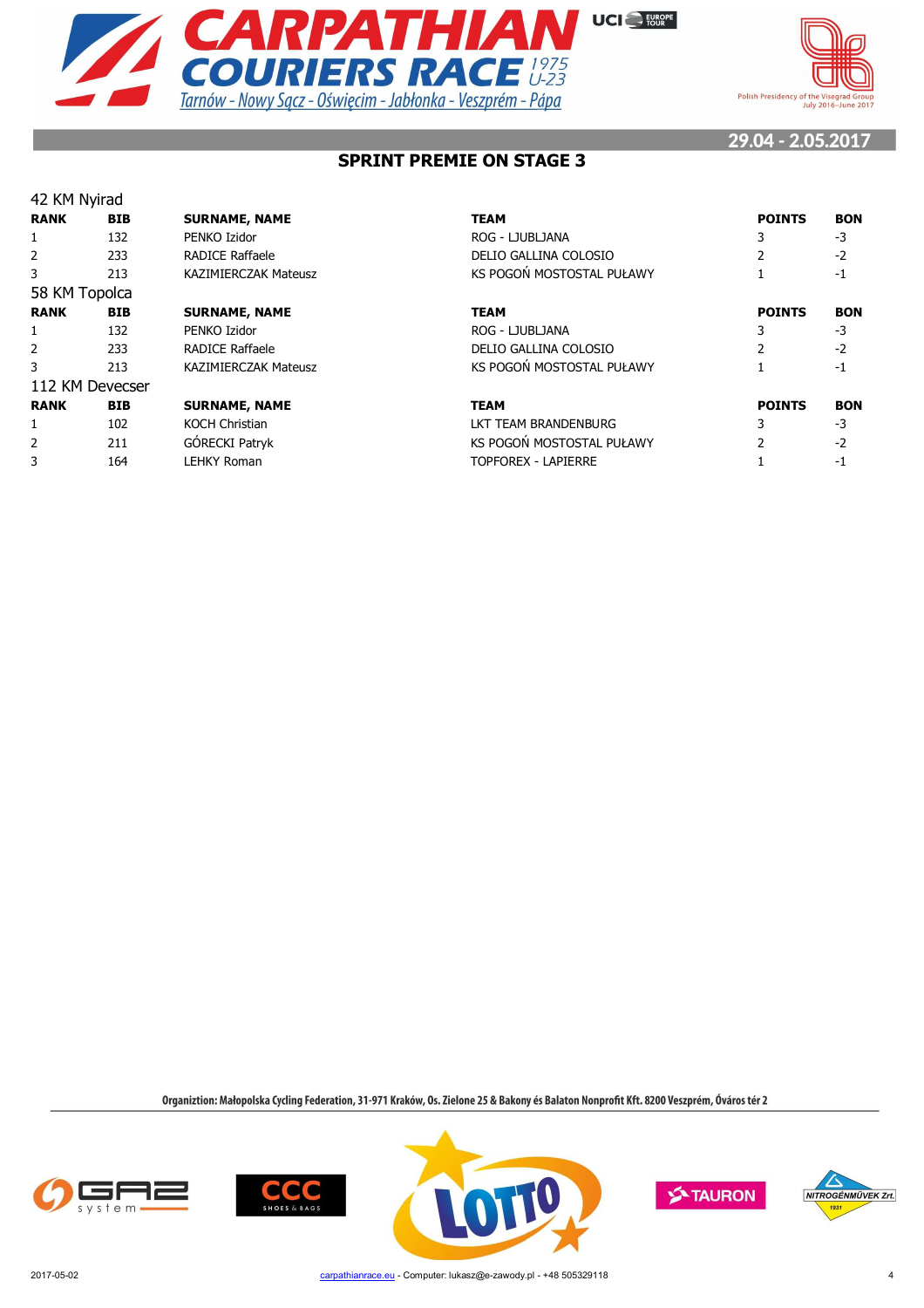



## **INDIVIDUAL GENERAL CLASSIFICATION AFTER STAGE 3 LOTTO**

|                |            | DISTANCE (KM): 426            |                                       | AVERAGE SPEED (KM/H): 42.254 km/h |               |            |               |
|----------------|------------|-------------------------------|---------------------------------------|-----------------------------------|---------------|------------|---------------|
| <b>RANK</b>    | <b>BIB</b> | <b>UCI ID</b>                 | <b>SURNAME, NAME</b>                  | <b>TEAM</b>                       | <b>RESULT</b> | <b>GAP</b> | <b>RISING</b> |
| $\mathbf{1}$   | 192        |                               | 100 133 731 49 PESSOT Alessandro      | DT CYCLING TEAM FRIULI            | 10:04:45      |            |               |
| $\overline{2}$ | 14         | 100 086 286 37 MAŁECKI Kamil  |                                       | POLISH NATIONAL TEAM              | 10:04:47      | $+2$       |               |
| 3              | 103        |                               | 100 454 807 55 KESSLER Robert         | LKT TEAM BRANDENBURG              | 10:04:50      | $+5$       |               |
| 4              | 251        | 100 079 516 57 KONWA Piotr    |                                       | TC CHROBRY SCOTT GŁOGÓW           | 10:04:53      | $+8$       |               |
| 5              | 134        |                               | 100 149 727 40 *POGACAR Tadej         | ROG - LJUBLJANA                   | 10:04:53      | $+8$       |               |
| 6              | 241        |                               | 100 149 522 29 *VAN DE BERG Lars      | <b>METEC - TKH</b>                | 10:04:55      | $+10$      |               |
| $\overline{7}$ | 211        |                               | 100 093 371 41 GÓRECKI Patryk         | KS POGOŃ MOSTOSTAL PUŁAWY         | 10:04:57      | $+12$      | $+3$          |
| 8              | 143        |                               | 100 081 132 24 VAN DER KOOIJ Bas      | DESTIL - JO PIELS CYCLINGTEAM     | 10:04:58      | $+13$      | $-1$          |
| 9              | 131        | 100 086 935 07 RUCIGAJ Ziga   |                                       | ROG - LJUBLJANA                   | 10:04:58      | $+13$      | $-1$          |
| 10             | 102        | 100 454 814 62 KOCH Christian |                                       | LKT TEAM BRANDENBURG              | 10:04:59      | $+14$      | $+2$          |
| 11             | 231        |                               | 100 135 822 06 TAGLIANI Filippo       | DELIO GALLINA COLOSIO             | 10:04:59      | $+14$      | $-2$          |
| 12             | 13         | 100 097 652 54 BROŻYNA Piotr  |                                       | POLISH NATIONAL TEAM              | 10:05:00      | $+15$      | $-1$          |
| 13             | 41         |                               | 100 099 737 05 *LASINIS Venantas      | LITHUANIAN NATIONAL TEAM          | 10:05:02      | $+17$      |               |
| 14             | 164        | 100 086 246 94 LEHKY Roman    |                                       | <b>TOPFOREX - LAPIERRE</b>        | 10:05:03      | $+18$      |               |
| 15             | 124        | 100 086 255 06 BELLAN Juraj   |                                       | DUKLA BANSKA BYSTRICA             | 10:05:04      | $+19$      |               |
| 16             | 73         |                               | 100 097 334 27 *SHEVCHUK Taras        | UKRAINIAN NATIONAL TEAM           | 10:05:07      | $+22$      |               |
| 17             | 212        |                               | 100 097 178 65 SOLIŃSKI Patryk        | KS POGOŃ MOSTOSTAL PUŁAWY         | 10:05:07      | $+22$      |               |
| 18             | 221        | 100 091 727 46 FRANZ Marcel   |                                       | <b>KED - STEVENS TEAM BERLIN</b>  | 10:05:07      | $+22$      |               |
| 19             | 233        |                               | 100 097 807 15 RADICE Raffaele        | DELIO GALLINA COLOSIO             | 10:05:08      | $+23$      | $+7$          |
| 20             | 243        |                               | 100 147 599 46 *VAN DER HORST Dennis  | <b>METEC - TKH</b>                | 10:05:08      | $+23$      | $-1$          |
| 21             | 242        |                               | 100 094 129 23 *BOUWMANS Dylan        | <b>METEC - TKH</b>                | 10:05:08      | $+23$      | $-1$          |
| 22             | 292        |                               | 100 231 298 34 *SCHRIJVER Jorgos      | WIELERPLOEG GROOT AMSTERDAM       | 10:05:08      | $+23$      | $-1$          |
| 23             | 232        |                               | 100 109 702 76 GIULIANI Giacomo       | DELIO GALLINA COLOSIO             | 10:05:08      | $+23$      | $-1$          |
| 24             | 191        | 100 138 797 71 BAIS Mattia    |                                       | DT CYCLING TEAM FRIULI            | 10:05:08      | $+23$      | $-1$          |
| 25             | 162        |                               | 100 097 457 53 *SIRUCEK Vaclav        | <b>TOPFOREX - LAPIERRE</b>        | 10:05:10      | $+25$      | $-1$          |
| 26             | 194        |                               | 100 150 819 65 *MELLONI Mattia        | DT CYCLING TEAM FRIULI            | 10:05:10      | $+25$      | $-1$          |
| 27             | 12         |                               | 100 334 505 33 SZELĄG Gracjan         | POLISH NATIONAL TEAM              | 10:05:12      | $+27$      |               |
| 28             | 165        |                               | 100 094 888 06 NEUMAN Dominik         | TOPFOREX - LAPIERRE               | 10:05:14      | $+29$      |               |
| 29             | 152        |                               | 100 133 951 75 ZUBENKO Mykyta         | ISD - JORBI CONTINENTAL TEAM      | 10:05:16      | $+31$      |               |
| 30             | 151        | 100 096 409 72 UDOD Rinat     |                                       | ISD - JORBI CONTINENTAL TEAM      | 10:05:16      | $+31$      |               |
| 31             | 161        | 100 093 386 56 PETRUS Jiri    |                                       | <b>TOPFOREX - LAPIERRE</b>        | 10:05:18      | $+33$      |               |
| 32             | 154        |                               | 100 086 658 21 BUDYAK Anatoliy        | ISD - JORBI CONTINENTAL TEAM      | 10:05:20      | $+35$      |               |
| 33             | 215        | 100 150 646 86 *PEKALA Piotr  |                                       | KS POGOŃ MOSTOSTAL PUŁAWY         | 10:05:21      | $+36$      |               |
| 34             | 234        |                               | 100 111 298 23 GALDOUNE Ahmed         | DELIO GALLINA COLOSIO             | 10:07:07      | $+2:22$    | $+8$          |
| 35             | 135        | 100 149 920 39 *JERMAN Ziga   |                                       | ROG - LJUBLJANA                   | 10:07:08      | $+2:23$    | $+2$          |
| 36             | 132        | 100 098 007 21 PENKO Izidor   |                                       | ROG - LJUBLJANA                   | 10:07:09      | $+2:24$    | $+3$          |
| 37             | 262        | 100 095 205 32 FILUTAS Viktor |                                       | MUGEN RACE TEAM VELOKI            | 10:07:09      | $+2:24$    | $-3$          |
| 38             | 65         | 100 086 850 19 MAOMA Silver   |                                       | ESTONIAN NATIONAL TEAM            | 10:07:11      | $+2:26$    | $-3$          |
| 39             | 42         |                               | 100 108 067 90 *ADOMAITIS Rojus       | LITHUANIAN NATIONAL TEAM          | 10:07:12      | $+2:27$    | $-3$          |
| 40             | 141        |                               | 100 111 271 93 VAN BROEKHOVEN Rob     | DESTIL - JO PIELS CYCLINGTEAM     | 10:07:14      | $+2:29$    | $-2$          |
| 41             | $11\,$     |                               | 100 109 575 46 *ANIOŁKOWSKI Stanisław | POLISH NATIONAL TEAM              | 10:07:15      | $+2:30$    | $-1$          |
| 42             | 21         | 100 091 238 42 BABIC Adrian   |                                       | SLOVAKIAN NATIONAL TEAM           | 10:07:16      | $+2:31$    | $-1$          |
| 43             | 305        |                               | 100 133 945 69 KARBOWY Marcin         | KK TARNOVIA TARNOWO PODGÓRNE      | 10:07:18      | $+2:33$    |               |
| 44             | 303        |                               | 100 090 331 08 KRZYWDA Patryk         | KK TARNOVIA TARNOWO PODGÓRNE      | 10:07:18      | $+2:33$    |               |
| 45             | 201        |                               | 100 097 493 89 *BOUWMANS Bryan        | WV DE JONGE RENNER                | 10:07:18      | $+2:33$    |               |
| 46             | 304        |                               | 100 097 406 02 *SÓJKA Mikołaj         | KK TARNOVIA TARNOWO PODGÓRNE      | 10:07:22      | $+2:37$    |               |
| 47             | 255        |                               | 100 158 475 58 *JAGIEŁA Adam          | TC CHROBRY SCOTT GŁOGÓW           | 10:07:23      | $+2:38$    |               |
|                |            |                               |                                       |                                   |               |            |               |







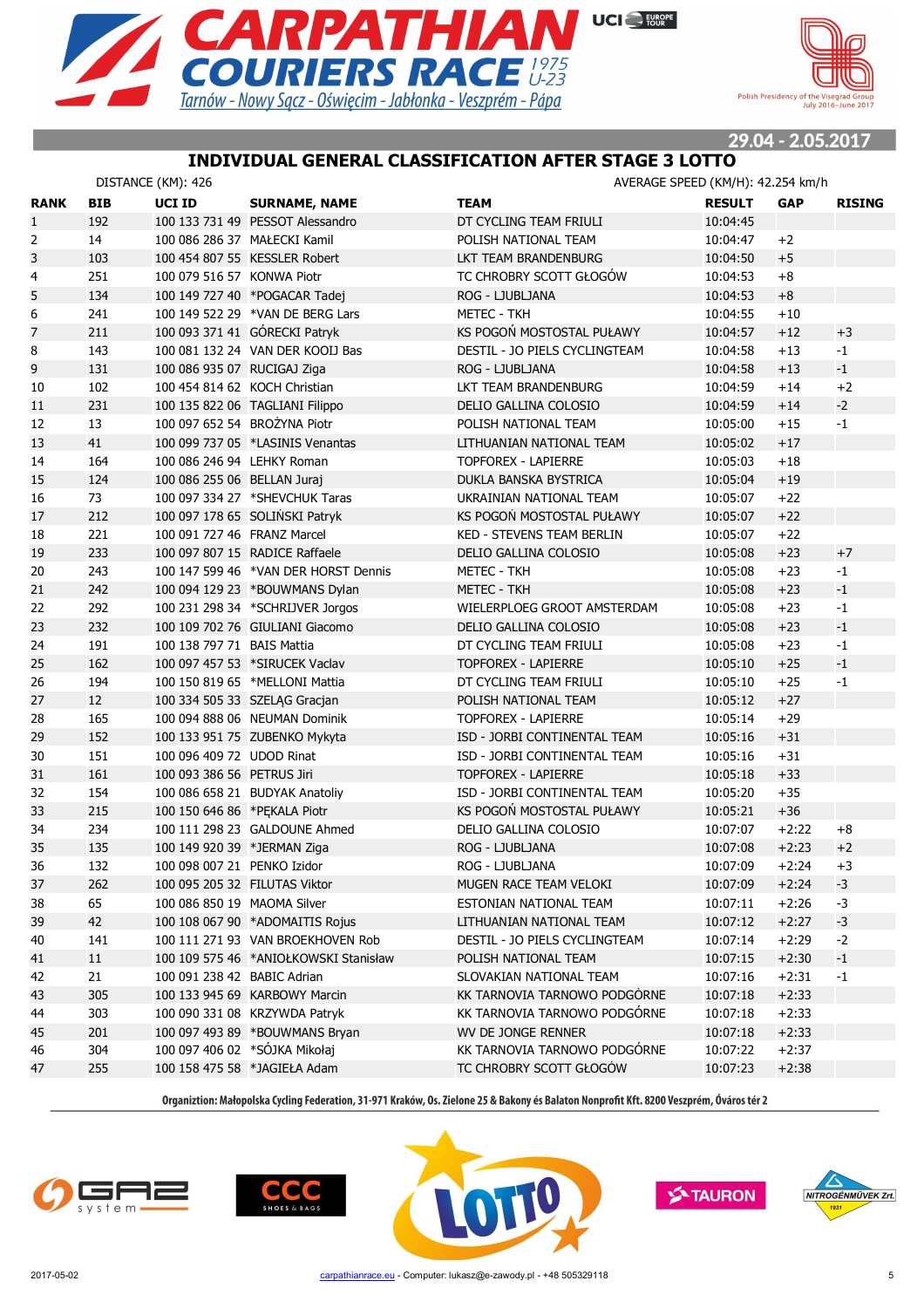



|    |     |                              |                                           |                                  |          | 29.04 - 2.05.2017 |      |
|----|-----|------------------------------|-------------------------------------------|----------------------------------|----------|-------------------|------|
| 48 | 294 |                              | 100 143 090 96 *VAN WIJK Oscar            | WIELERPLOEG GROOT AMSTERDAM      | 10:07:24 | $+2:39$           |      |
| 49 | 74  |                              | 100 110 060 46 POHORELOV Vladyslav        | UKRAINIAN NATIONAL TEAM          | 10:07:24 | $+2:39$           |      |
| 50 | 64  | 100 110 229 21 KIVISTIK Gert |                                           | ESTONIAN NATIONAL TEAM           | 10:07:25 | $+2:40$           |      |
| 51 | 244 |                              | 100 106 072 35 *NIEUWPOORT Jelle          | <b>METEC - TKH</b>               | 10:07:28 | $+2:43$           |      |
| 52 | 224 |                              | 100 101 695 23 *SCHMIEDEL Sebastian       | <b>KED - STEVENS TEAM BERLIN</b> | 10:08:04 | $+3:19$           |      |
| 53 | 145 |                              | 100 151 265 26 *OLDE MEIERINK Lars        | DESTIL - JO PIELS CYCLINGTEAM    | 10:08:08 | $+3:23$           |      |
| 54 | 63  |                              | 100 092 396 36 VENDELIN Karl-Arnold       | ESTONIAN NATIONAL TEAM           | 10:08:08 | $+3:23$           |      |
| 55 | 104 | 100 151 414 78 *RUDYS Paul   |                                           | LKT TEAM BRANDENBURG             | 10:08:10 | $+3:25$           |      |
| 56 | 121 | 100 110 758 65 *VLCAK Martin |                                           | DUKLA BANSKA BYSTRICA            | 10:08:13 | $+3:28$           |      |
| 57 | 205 |                              | 100 109 476 44 *DEKKER David              | WV DE JONGE RENNER               | 10:08:15 | $+3:30$           |      |
| 58 | 265 |                              | 100 095 006 27 MORICZ Daniel              | MUGEN RACE TEAM VELOKI           | 10:08:16 | $+3:31$           |      |
| 59 | 203 | 100 151 278 39 *KROON Rody   |                                           | WV DE JONGE RENNER               | 10:08:21 | $+3:36$           |      |
| 60 | 254 |                              | 100 152 908 20 *JAKAŁA Jakub              | TC CHROBRY SCOTT GŁOGÓW          | 10:09:00 | $+4:15$           | $+1$ |
| 61 | 213 |                              | 100 090 324 01 KAZIMIERCZAK Mateusz       | KS POGOŃ MOSTOSTAL PUŁAWY        | 10:10:24 | $+5:39$           | $+1$ |
| 62 | 245 |                              | 100 093 364 34 *OLIESLAGERS Bob           | <b>METEC - TKH</b>               | 10:10:34 | $+5:49$           | $+3$ |
| 63 | 175 |                              | 100 102 089 29 FINKLER Fernando Augusto   | <b>GUERCIOTTI REDONDELA</b>      | 10:10:37 | $+5:52$           | $+1$ |
| 64 | 293 |                              | 100 147 607 54 *MOURIS Teun               | WIELERPLOEG GROOT AMSTERDAM      | 10:10:39 | $+5:54$           | $+2$ |
| 65 | 261 |                              | 100 145 433 14 *BERTALAN Balazs           | MUGEN RACE TEAM VELOKI           | 10:10:39 | $+5:54$           | $+2$ |
| 66 | 75  |                              | 100 111 452 80 *SHCHERBAN Vladyslav       | UKRAINIAN NATIONAL TEAM          | 10:10:42 | $+5:57$           | $+2$ |
| 67 | 214 |                              | 100 150 634 74 *KONOFAŁ Sebastian         | KS POGOŃ MOSTOSTAL PUŁAWY        | 10:10:45 | $+6:00$           | $+2$ |
| 68 | 174 | 100 140 555 83 MAY Jefferey  |                                           | <b>GUERCIOTTI REDONDELA</b>      | 10:10:51 | $+6:06$           | $+3$ |
| 69 | 253 |                              | 100 150 643 83 *OCHOCKI Łukasz            | TC CHROBRY SCOTT GŁOGÓW          | 10:10:52 | $+6:07$           | $+3$ |
| 70 | 301 |                              | 100 093 502 75 PAWLAK Tobiasz             | KK TARNOVIA TARNOWO PODGÓRNE     | 10:11:23 | $+6:38$           | $+3$ |
| 71 | 133 | 100 109 694 68 *FINKST Tilen |                                           | ROG - LJUBLJANA                  | 10:11:30 | $+6:45$           | $+3$ |
| 72 | 202 |                              | 100 111 404 32 *VAN SINTMAARTENSDIJK Daan | WV DE JONGE RENNER               | 10:11:32 | $+6:47$           | $+3$ |
| 73 | 195 |                              | 100 150 045 67 *FERRONATO Filippo         | DT CYCLING TEAM FRIULI           | 10:15:39 | $+10:54$          | $+3$ |
| 74 | 43  |                              | 100 101 703 31 *BENIUSIS Justas           | LITHUANIAN NATIONAL TEAM         | 10:15:40 | $+10:55$          | $+3$ |
| 75 | 193 |                              | 100 144 011 47 FAVARO Daniel              | DT CYCLING TEAM FRIULI           | 10:15:45 | $+11:00$          | $+3$ |
| 76 | 144 |                              | 100 109 734 11 VAN LOON Jordi             | DESTIL - JO PIELS CYCLINGTEAM    | 10:15:47 | $+11:02$          | $+3$ |
| 77 | 302 |                              | 100 101 727 55 *MRÓWKA Adrian             | KK TARNOVIA TARNOWO PODGÓRNE     | 10:15:50 | $+11:05$          | $+3$ |
| 78 | 62  |                              | 100 097 307 00 *JOHANSON Kristian         | ESTONIAN NATIONAL TEAM           | 10:15:53 | $+11:08$          | $+3$ |
| 79 | 22  | 100 157 829 91 *HLOZA Michal |                                           | SLOVAKIAN NATIONAL TEAM          | 10:15:53 | $+11:08$          | $+3$ |
| 80 | 171 | 100 148 851 37 JUSTO Oscar   |                                           | <b>GUERCIOTTI REDONDELA</b>      | 10:15:59 | $+11:14$          | $+3$ |
| 81 | 204 |                              | 100 138 043 93 VAN IERSEL Youri           | WV DE JONGE RENNER               | 10:16:33 | $+11:48$          | $+3$ |
| 82 | 15  |                              | 100 094 247 44 *SŁAWEK Damian             | POLISH NATIONAL TEAM             | 10:17:48 | $+13:03$          | $+3$ |
| 83 | 101 | 100 157 682 41 *WEBER Philip |                                           | LKT TEAM BRANDENBURG             | 10:17:51 | $+13:06$          | $+3$ |
| 84 | 252 |                              | 100 139 624 25 ADAMCZYK Dawid             | TC CHROBRY SCOTT GŁOGÓW          | 10:18:00 | $+13:15$          | $+3$ |
| 85 | 225 |                              | 100 364 669 30 *AL MOAKEE Tarek           | KED - STEVENS TEAM BERLIN        | 10:18:05 | $+13:20$          | $+3$ |
| 86 | 163 |                              | 100 101 825 56 *CAPEK Tomas               | TOPFOREX - LAPIERRE              | 10:18:09 | $+13:24$          | $+3$ |
| 87 | 291 |                              | 100 228 548 00 STEINBUSCH Joep            | WIELERPLOEG GROOT AMSTERDAM      | 10:19:32 | $+14:47$          | $+3$ |
| 88 | 235 |                              | 100 144 071 10 *ZANNI Simone              | DELIO GALLINA COLOSIO            | 10:20:16 | $+15:31$          | $+3$ |
| 89 | 71  |                              | 100 091 665 81 GLADYSH Roman              | UKRAINIAN NATIONAL TEAM          | 10:23:49 | $+19:04$          | $+3$ |
| 90 | 24  | 100 161 343 16 *VALA Dusan   |                                           | SLOVAKIAN NATIONAL TEAM          | 10:24:04 | $+19:19$          | $+4$ |
| 91 | 295 |                              | 100 228 620 72 *KROEZE Thimo              | WIELERPLOEG GROOT AMSTERDAM      | 10:24:17 | $+19:32$          | $+2$ |
| 92 | 45  |                              | 100 161 290 60 *PUNKRYS Kasparas          | LITHUANIAN NATIONAL TEAM         | 10:26:04 | $+21:19$          | $+3$ |
| 93 | 122 |                              | 100 093 369 39 *ZIMANY Kristian           | DUKLA BANSKA BYSTRICA            | 10:26:11 | $+21:26$          | $+3$ |







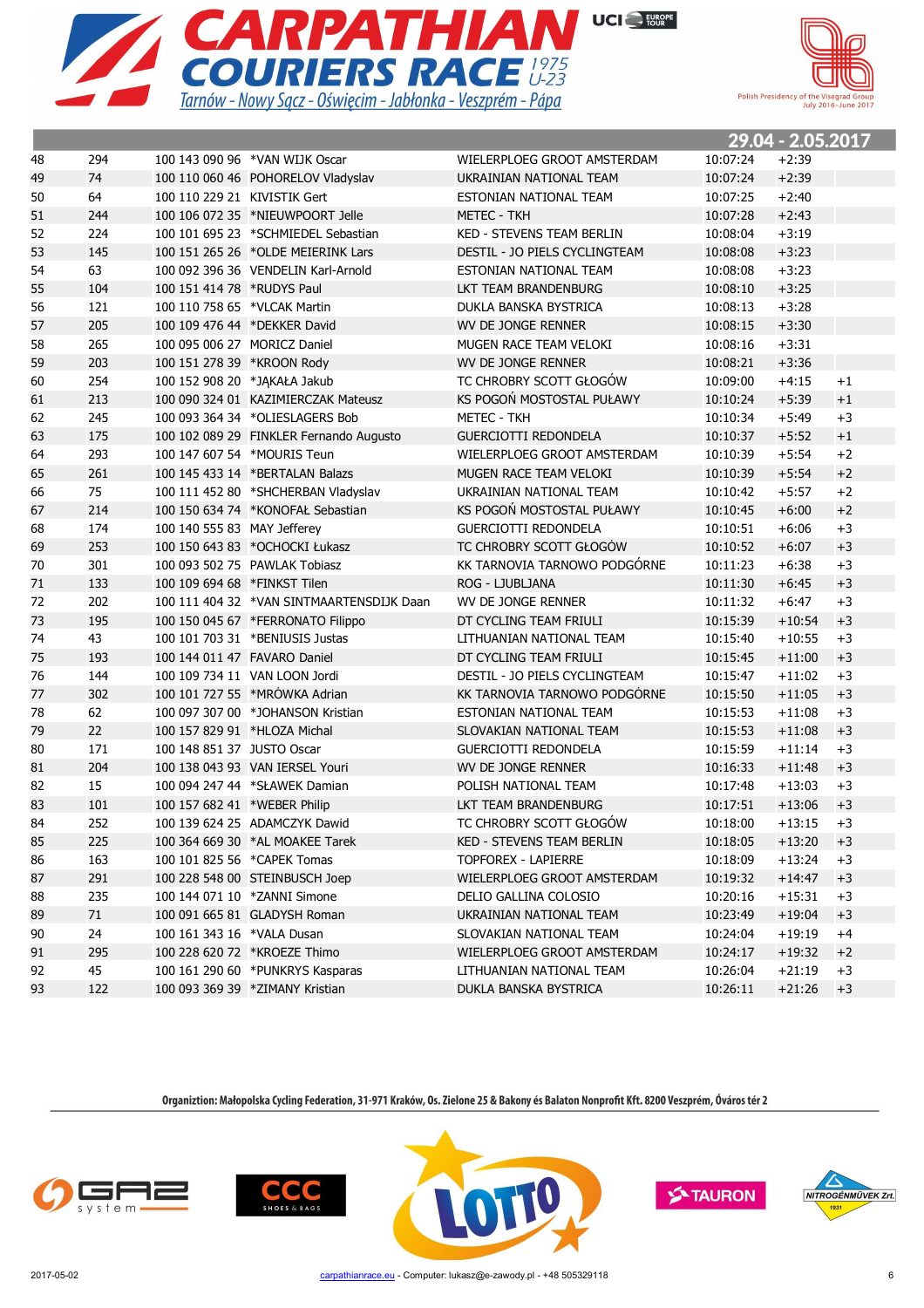



#### **CLASSIFICATION OF COMPETITORS 19-20 YEARS AFTER STAGE 3 NITROGENMUVEK**

| <b>RANK</b>    | <b>BIB</b> | <b>UCI ID</b>  | <b>SURNAME, NAME</b>        | TEAM                             | <b>RESULT</b> | <b>GAP</b> |
|----------------|------------|----------------|-----------------------------|----------------------------------|---------------|------------|
| $\mathbf{1}$   | 134        | 100 149 727 40 | POGACAR Tadej               | ROG - LJUBLJANA                  | 10:04:53      |            |
| $\overline{2}$ | 241        | 100 149 522 29 | VAN DE BERG Lars            | <b>METEC - TKH</b>               | 10:04:55      | $+2$       |
| 3              | 41         | 100 099 737 05 | <b>LASINIS Venantas</b>     | LITHUANIAN NATIONAL TEAM         | 10:05:02      | $+9$       |
| 4              | 73         | 100 097 334 27 | <b>SHEVCHUK Taras</b>       | UKRAINIAN NATIONAL TEAM          | 10:05:07      | $+14$      |
| 5              | 243        | 100 147 599 46 | <b>VAN DER HORST Dennis</b> | <b>METEC - TKH</b>               | 10:05:08      | $+15$      |
| 6              | 242        | 100 094 129 23 | <b>BOUWMANS Dylan</b>       | <b>METEC - TKH</b>               | 10:05:08      | $+15$      |
| $\overline{7}$ | 292        | 100 231 298 34 | <b>SCHRIJVER Jorgos</b>     | WIELERPLOEG GROOT AMSTERDAM      | 10:05:08      | $+15$      |
| 8              | 162        | 100 097 457 53 | SIRUCEK Vaclav              | <b>TOPFOREX - LAPIERRE</b>       | 10:05:10      | $+17$      |
| 9              | 194        | 100 150 819 65 | <b>MELLONI Mattia</b>       | DT CYCLING TEAM FRIULI           | 10:05:10      | $+17$      |
| 10             | 215        | 100 150 646 86 | PEKALA Piotr                | KS POGOŃ MOSTOSTAL PUŁAWY        | 10:05:21      | $+28$      |
| 11             | 135        | 100 149 920 39 | <b>JERMAN Ziga</b>          | ROG - LJUBLJANA                  | 10:07:08      | $+2:15$    |
| 12             | 42         | 100 108 067 90 | <b>ADOMAITIS Rojus</b>      | LITHUANIAN NATIONAL TEAM         | 10:07:12      | $+2:19$    |
| 13             | 11         | 100 109 575 46 | ANIOŁKOWSKI Stanisław       | POLISH NATIONAL TEAM             | 10:07:15      | $+2:22$    |
| 14             | 201        | 100 097 493 89 | <b>BOUWMANS Bryan</b>       | WV DE JONGE RENNER               | 10:07:18      | $+2:25$    |
| 15             | 304        | 100 097 406 02 | SÓJKA Mikołaj               | KK TARNOVIA TARNOWO PODGÓRNE     | 10:07:22      | $+2:29$    |
| 16             | 255        | 100 158 475 58 | JAGIEŁA Adam                | TC CHROBRY SCOTT GŁOGÓW          | 10:07:23      | $+2:30$    |
| 17             | 294        | 100 143 090 96 | <b>VAN WIJK Oscar</b>       | WIELERPLOEG GROOT AMSTERDAM      | 10:07:24      | $+2:31$    |
| 18             | 244        | 100 106 072 35 | NIEUWPOORT Jelle            | <b>METEC - TKH</b>               | 10:07:28      | $+2:35$    |
| 19             | 224        | 100 101 695 23 | SCHMIEDEL Sebastian         | <b>KED - STEVENS TEAM BERLIN</b> | 10:08:04      | $+3:11$    |
| 20             | 145        | 100 151 265 26 | <b>OLDE MEIERINK Lars</b>   | DESTIL - JO PIELS CYCLINGTEAM    | 10:08:08      | $+3:15$    |
| 21             | 104        | 100 151 414 78 | <b>RUDYS Paul</b>           | LKT TEAM BRANDENBURG             | 10:08:10      | $+3:17$    |
| 22             | 121        | 100 110 758 65 | <b>VLCAK Martin</b>         | DUKLA BANSKA BYSTRICA            | 10:08:13      | $+3:20$    |
| 23             | 205        | 100 109 476 44 | <b>DEKKER David</b>         | <b>WV DE JONGE RENNER</b>        | 10:08:15      | $+3:22$    |
| 24             | 203        | 100 151 278 39 | <b>KROON Rody</b>           | WV DE JONGE RENNER               | 10:08:21      | $+3:28$    |
| 25             | 254        | 100 152 908 20 | JĄKAŁA Jakub                | TC CHROBRY SCOTT GŁOGÓW          | 10:09:00      | $+4:07$    |
| 26             | 245        | 100 093 364 34 | <b>OLIESLAGERS Bob</b>      | <b>METEC - TKH</b>               | 10:10:34      | $+5:41$    |
| 27             | 293        | 100 147 607 54 | <b>MOURIS Teun</b>          | WIELERPLOEG GROOT AMSTERDAM      | 10:10:39      | $+5:46$    |
| 28             | 261        | 100 145 433 14 | <b>BERTALAN Balazs</b>      | MUGEN RACE TEAM VELOKI           | 10:10:39      | $+5:46$    |
| 29             | 75         | 100 111 452 80 | SHCHERBAN Vladyslav         | UKRAINIAN NATIONAL TEAM          | 10:10:42      | $+5:49$    |
| 30             | 214        | 100 150 634 74 | KONOFAŁ Sebastian           | KS POGOŃ MOSTOSTAL PUŁAWY        | 10:10:45      | $+5:52$    |
| 31             | 253        | 100 150 643 83 | <b>OCHOCKI Łukasz</b>       | TC CHROBRY SCOTT GŁOGÓW          | 10:10:52      | $+5:59$    |
| 32             | 133        | 100 109 694 68 | <b>FINKST Tilen</b>         | ROG - LJUBLJANA                  | 10:11:30      | $+6:37$    |
| 33             | 202        | 100 111 404 32 | VAN SINTMAARTENSDIJK Daan   | <b>WV DE JONGE RENNER</b>        | 10:11:32      | $+6:39$    |
| 34             | 195        | 100 150 045 67 | FERRONATO Filippo           | DT CYCLING TEAM FRIULI           | 10:15:39      | $+10:46$   |
| 35             | 43         | 100 101 703 31 | <b>BENIUSIS Justas</b>      | LITHUANIAN NATIONAL TEAM         | 10:15:40      | $+10:47$   |
| 36             | 302        | 100 101 727 55 | MRÓWKA Adrian               | KK TARNOVIA TARNOWO PODGÓRNE     | 10:15:50      | $+10:57$   |
| 37             | 62         | 100 097 307 00 | JOHANSON Kristian           | ESTONIAN NATIONAL TEAM           | 10:15:53      | $+11:00$   |
| 38             | 22         | 100 157 829 91 | <b>HLOZA Michal</b>         | SLOVAKIAN NATIONAL TEAM          | 10:15:53      | $+11:00$   |
| 39             | 15         | 100 094 247 44 | <b>SŁAWEK Damian</b>        | POLISH NATIONAL TEAM             | 10:17:48      | $+12:55$   |
| 40             | 101        | 100 157 682 41 | <b>WEBER Philip</b>         | LKT TEAM BRANDENBURG             | 10:17:51      | $+12:58$   |
| 41             | 225        | 100 364 669 30 | AL MOAKEE Tarek             | KED - STEVENS TEAM BERLIN        | 10:18:05      | $+13:12$   |
| 42             | 163        | 100 101 825 56 | <b>CAPEK Tomas</b>          | TOPFOREX - LAPIERRE              | 10:18:09      | $+13:16$   |
| 43             | 235        | 100 144 071 10 | <b>ZANNI Simone</b>         | DELIO GALLINA COLOSIO            | 10:20:16      | $+15:23$   |
| 44             | 24         | 100 161 343 16 | <b>VALA Dusan</b>           | SLOVAKIAN NATIONAL TEAM          | 10:24:04      | $+19:11$   |
| 45             | 295        | 100 228 620 72 | <b>KROEZE Thimo</b>         | WIELERPLOEG GROOT AMSTERDAM      | 10:24:17      | $+19:24$   |
| 46             | 45         | 100 161 290 60 | PUNKRYS Kasparas            | LITHUANIAN NATIONAL TEAM         | 10:26:04      | $+21:11$   |
| 47             | 122        | 100 093 369 39 | ZIMANY Kristian             | DUKLA BANSKA BYSTRICA            | 10:26:11      | $+21:18$   |
|                |            |                |                             |                                  |               |            |







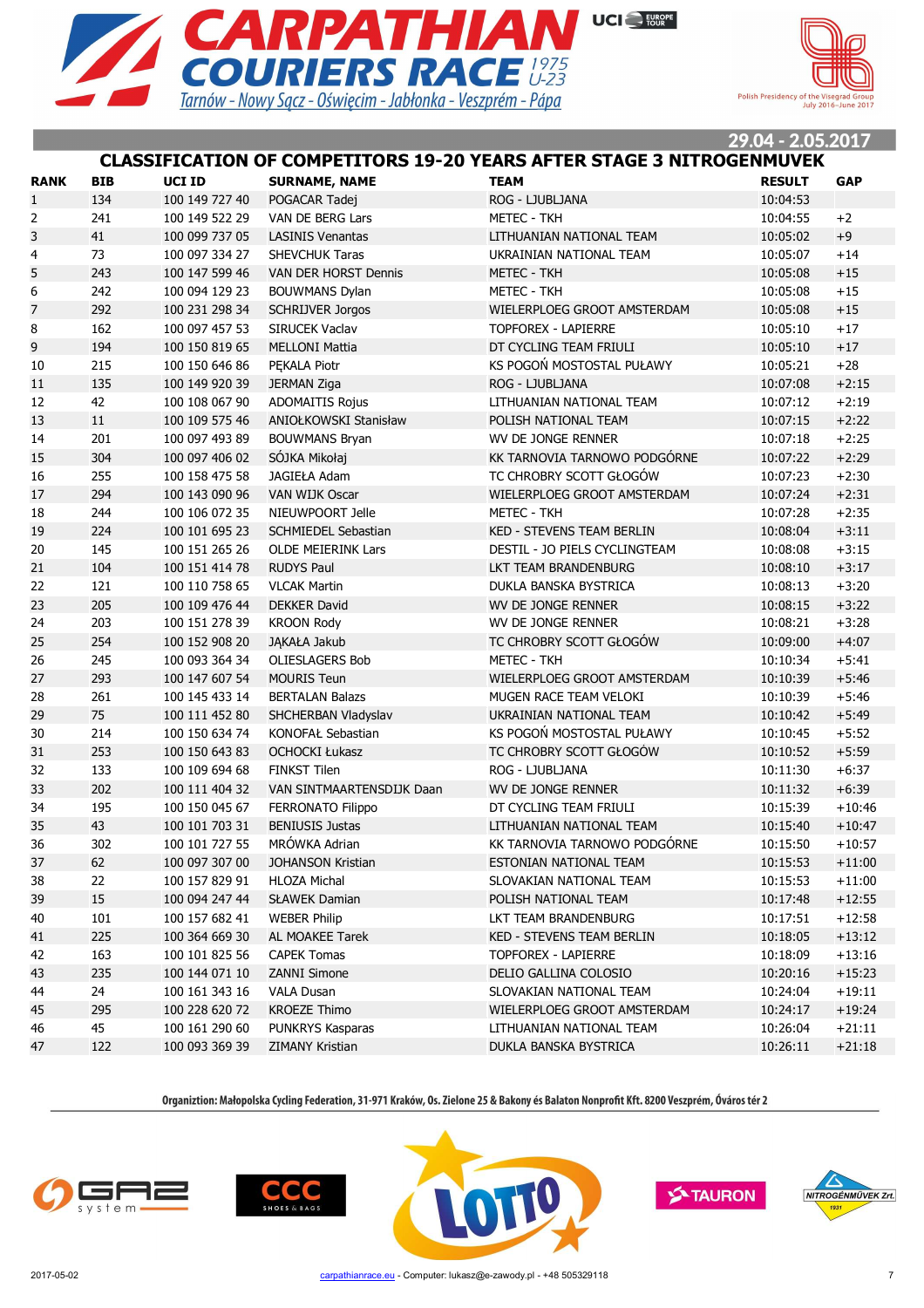



## **TEAM CLASSIFICATION AFTER STAGE 3 BAKONY & BALATON**

| <b>RANK</b> | <b>CODE</b> | <b>TEAM</b>                      | <b>COUNTRY</b> | <b>RESULT</b> | <b>GAP</b> |
|-------------|-------------|----------------------------------|----------------|---------------|------------|
| 1           | <b>POL</b>  | POLISH NATIONAL TEAM             | <b>POL</b>     | 30:15:03      |            |
| 2           | POG         | KS POGOŃ MOSTOSTAL PUŁAWY        | <b>POL</b>     | 30:15:04      | $+1$       |
| 3           | <b>FRI</b>  | DT CYCLING TEAM FRIULI           | <b>ITA</b>     | 30:15:06      | $+3$       |
| 4           | <b>MET</b>  | <b>METEC - TKH</b>               | <b>NED</b>     | 30:15:11      | $+8$       |
| 5           | <b>DEL</b>  | DELIO GALLINA COLOSIO            | <b>ITA</b>     | 30:15:18      | $+15$      |
| 6           | <b>TOP</b>  | <b>TOPFOREX - LAPIERRE</b>       | <b>CZE</b>     | 30:15:28      | $+25$      |
| 7           | <b>IDS</b>  | ISD - JORBI CONTINENTAL TEAM     | <b>UKR</b>     | 30:15:52      | $+49$      |
| 8           | <b>ROG</b>  | ROG - LJUBLJANA                  | <b>SLO</b>     | 30:17:13      | $+2:10$    |
| 9           | <b>LKT</b>  | LKT TEAM BRANDENBURG             | <b>GER</b>     | 30:18:03      | $+3:00$    |
| 10          | DJP         | DESTIL - JO PIELS CYCLINGTEAM    | <b>NED</b>     | 30:20:21      | $+5:18$    |
| 11          | <b>CHR</b>  | TC CHROBRY SCOTT GŁOGÓW          | <b>POL</b>     | 30:21:18      | $+6:15$    |
| 12          | <b>TAR</b>  | KK TARNOVIA TARNOWO PODGÓRNE     | <b>POL</b>     | 30:21:52      | $+6:49$    |
| 13          | <b>EST</b>  | ESTONIAN NATIONAL TEAM           | <b>EST</b>     | 30:22:44      | $+7:41$    |
| 14          | <b>REN</b>  | WV DE JONGE RENNER               | <b>NED</b>     | 30:22:53      | $+7:50$    |
| 15          | <b>WIE</b>  | WIELERPLOEG GROOT AMSTERDAM      | <b>NED</b>     | 30:23:03      | $+8:00$    |
| 16          | <b>UKR</b>  | UKRAINIAN NATIONAL TEAM          | <b>UKR</b>     | 30:23:06      | $+8:03$    |
| 17          | <b>KED</b>  | <b>KED - STEVENS TEAM BERLIN</b> | <b>GER</b>     | 30:23:47      | $+8:44$    |
| 18          | <b>MUG</b>  | MUGEN RACE TEAM VELOKI           | <b>HUN</b>     | 30:25:52      | $+10:49$   |
| 19          | LTU         | LITHUANIAN NATIONAL TEAM         | <b>LTU</b>     | 30:27:56      | $+12:53$   |
| 20          | <b>GUR</b>  | <b>GUERCIOTTI REDONDELA</b>      | <b>ESP</b>     | 30:29:43      | $+14:40$   |
| 21          | <b>DKB</b>  | DUKLA BANSKA BYSTRICA            | <b>SVK</b>     | 30:39:15      | $+24:12$   |
| 22          | <b>SLO</b>  | SLOVAKIAN NATIONAL TEAM          | <b>SVK</b>     | 30:47:08      | $+32:05$   |

## **CLASSIFICATION BY PLACES AFTER STAGE 3 GAZ-SYSTEM**

| <b>RANK</b>    | <b>BIB</b> | <b>SURNAME, NAME</b>    | <b>TEAM</b>                      | <b>POINTS</b> |
|----------------|------------|-------------------------|----------------------------------|---------------|
| 1              | 143        | VAN DER KOOLI Bas       | DESTIL - JO PIELS CYCLINGTEAM    | 45            |
| $\overline{2}$ | 234        | <b>GALDOUNE Ahmed</b>   | DELIO GALLINA COLOSIO            | 39            |
| 3              | 103        | <b>KESSLER Robert</b>   | LKT TEAM BRANDENBURG             | 36            |
| 4              | 192        | PESSOT Alessandro       | DT CYCLING TEAM FRIULI           | 35            |
| 5              | 11         | ANIOŁKOWSKI Stanisław   | POLISH NATIONAL TEAM             | 34            |
| 6              | 245        | <b>OLIESLAGERS Bob</b>  | <b>METEC - TKH</b>               | 32            |
| 7              | 14         | MAŁECKI Kamil           | POLISH NATIONAL TEAM             | 32            |
| 8              | 135        | <b>JERMAN Ziga</b>      | ROG - LJUBLJANA                  | 27            |
| 9              | 65         | <b>MAOMA Silver</b>     | ESTONIAN NATIONAL TEAM           | 27            |
| 10             | 134        | POGACAR Tadej           | ROG - LJUBLJANA                  | 23            |
| 11             | 102        | <b>KOCH Christian</b>   | LKT TEAM BRANDENBURG             | 22            |
| 12             | 231        | <b>TAGLIANI Filippo</b> | DELIO GALLINA COLOSIO            | 20            |
| 13             | 243        | VAN DER HORST Dennis    | <b>METEC - TKH</b>               | 19            |
| 14             | 211        | GÓRECKI Patryk          | KS POGOŃ MOSTOSTAL PUŁAWY        | 18            |
| 15             | 221        | <b>FRANZ Marcel</b>     | <b>KED - STEVENS TEAM BERLIN</b> | 18            |
| 16             | 233        | <b>RADICE Raffaele</b>  | DELIO GALLINA COLOSIO            | 18            |
| 17             | 164        | <b>LEHKY Roman</b>      | <b>TOPFOREX - LAPIERRE</b>       | 17            |
| 18             | 73         | <b>SHEVCHUK Taras</b>   | UKRAINIAN NATIONAL TEAM          | 15            |
| 19             | 205        | <b>DEKKER David</b>     | WV DE JONGE RENNER               | 15            |
| 20             | 235        | <b>ZANNI Simone</b>     | DELIO GALLINA COLOSIO            | 14            |
| 21             | 13         | <b>BROŻYNA Piotr</b>    | POLISH NATIONAL TEAM             | 13            |
| 22             | 294        | VAN WIJK Oscar          | WIELERPLOEG GROOT AMSTERDAM      | 12            |







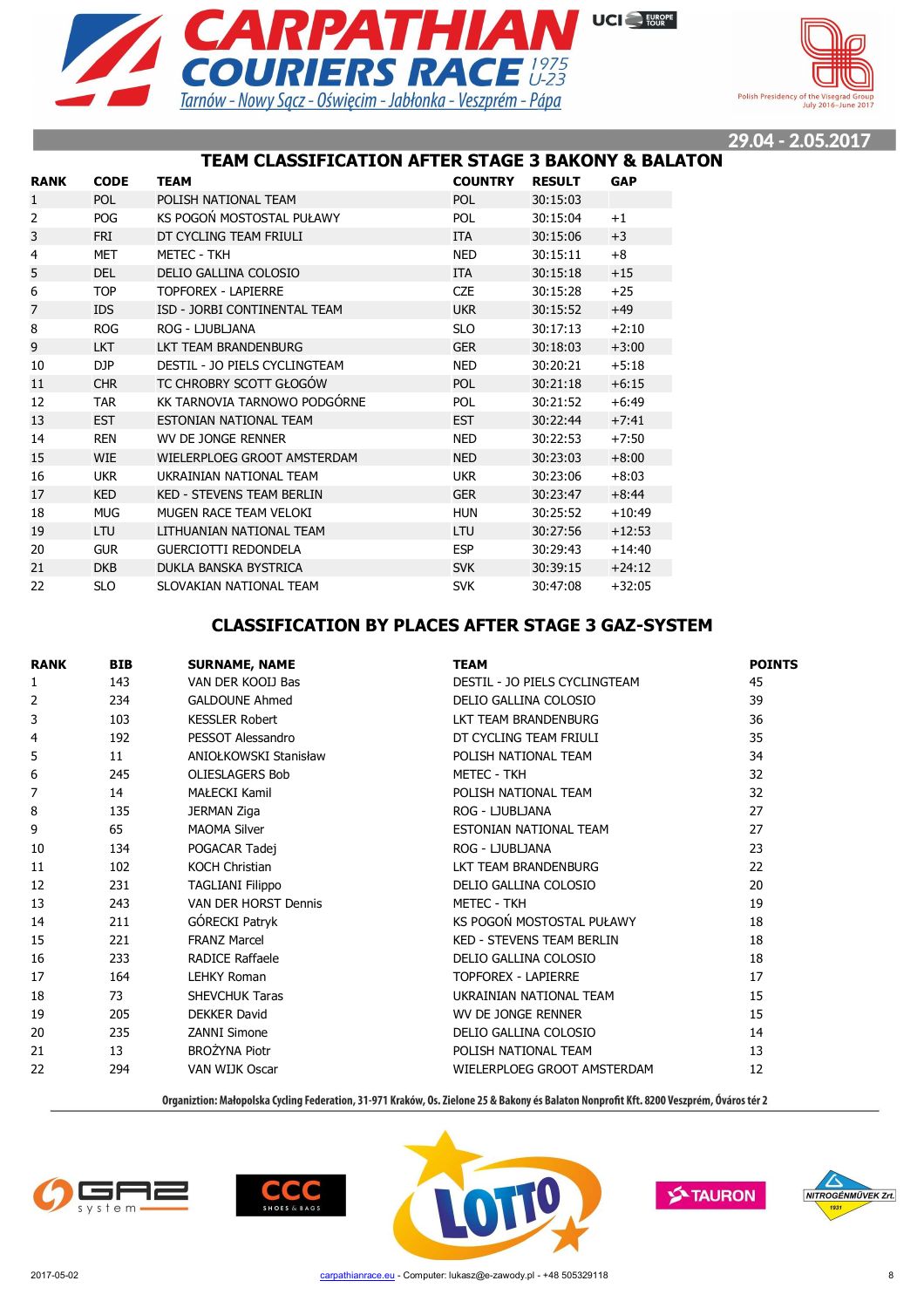



|    |     |                           |                              | 29.04 - 2.05.2017 |
|----|-----|---------------------------|------------------------------|-------------------|
| 23 | 251 | <b>KONWA Piotr</b>        | TC CHROBRY SCOTT GŁOGÓW      | 12                |
| 24 | 42  | <b>ADOMAITIS Rojus</b>    | LITHUANIAN NATIONAL TEAM     | 11                |
| 25 | 195 | <b>FERRONATO Filippo</b>  | DT CYCLING TEAM FRIULI       | 10                |
| 26 | 191 | <b>BAIS Mattia</b>        | DT CYCLING TEAM FRIULI       | 9                 |
| 27 | 202 | VAN SINTMAARTENSDIJK Daan | WV DE JONGE RENNER           | 9                 |
| 28 | 41  | <b>LASINIS Venantas</b>   | LITHUANIAN NATIONAL TEAM     | 8                 |
| 29 | 301 | <b>PAWLAK Tobiasz</b>     | KK TARNOVIA TARNOWO PODGÓRNE |                   |
| 30 | 165 | <b>NEUMAN Dominik</b>     | TOPFOREX - LAPIERRE          |                   |
| 31 | 152 | ZUBENKO Mykyta            | ISD - JORBI CONTINENTAL TEAM |                   |
| 32 | 64  | KIVISTIK Gert             | ESTONIAN NATIONAL TEAM       | 5                 |
| 33 | 204 | <b>VAN IERSEL Youri</b>   | WV DE JONGE RENNER           | 4                 |
| 34 | 163 | <b>CAPEK Tomas</b>        | TOPFOREX - LAPIERRE          | 3                 |
| 35 | 151 | <b>UDOD Rinat</b>         | ISD - JORBI CONTINENTAL TEAM |                   |
| 36 | 162 | <b>SIRUCEK Vaclav</b>     | TOPFOREX - LAPIERRE          |                   |
| 37 | 241 | VAN DE BERG Lars          | <b>METEC - TKH</b>           |                   |
| 38 | 303 | <b>KRZYWDA Patryk</b>     | KK TARNOVIA TARNOWO PODGÓRNE |                   |

## **MOUNTAINS CLASSIFICATION AFTER STAGE 3 CCC**

| <b>RANK</b> | <b>BIB</b> | <b>SURNAME, NAME</b>            | <b>TEAM</b>                   | <b>POINTS</b> |
|-------------|------------|---------------------------------|-------------------------------|---------------|
|             | 131        | RUCIGAJ Ziga                    | ROG - LJUBLJANA               | 8             |
| 2           | 134        | POGACAR Tadej                   | ROG - LJUBLJANA               | 6             |
| 3           | 262        | <b>FILUTAS Viktor</b>           | MUGEN RACE TEAM VELOKI        | 6             |
| 4           | 135        | JERMAN Ziga                     | ROG - LJUBLJANA               |               |
| 5           | 175        | <b>FINKLER Fernando Augusto</b> | <b>GUERCIOTTI REDONDELA</b>   |               |
| 6           | 103        | <b>KESSLER Robert</b>           | LKT TEAM BRANDENBURG          |               |
|             | 231        | <b>TAGLIANI Filippo</b>         | DELIO GALLINA COLOSIO         |               |
| 8           | 191        | <b>BAIS Mattia</b>              | DT CYCLING TEAM FRIULI        |               |
| 9           | 251        | <b>KONWA Piotr</b>              | TC CHROBRY SCOTT GŁOGÓW       |               |
| 10          | 241        | VAN DE BERG Lars                | METEC - TKH                   |               |
| 11          | 41         | <b>LASINIS Venantas</b>         | LITHUANIAN NATIONAL TEAM      |               |
| 12          | 144        | VAN LOON Jordi                  | DESTIL - JO PIELS CYCLINGTEAM |               |
| 13          | 14         | MAŁECKI Kamil                   | POLISH NATIONAL TEAM          |               |
| 14          | 305        | <b>KARBOWY Marcin</b>           | KK TARNOVIA TARNOWO PODGÓRNE  |               |
| 15          | 245        | <b>OLIESLAGERS Bob</b>          | <b>METEC - TKH</b>            |               |









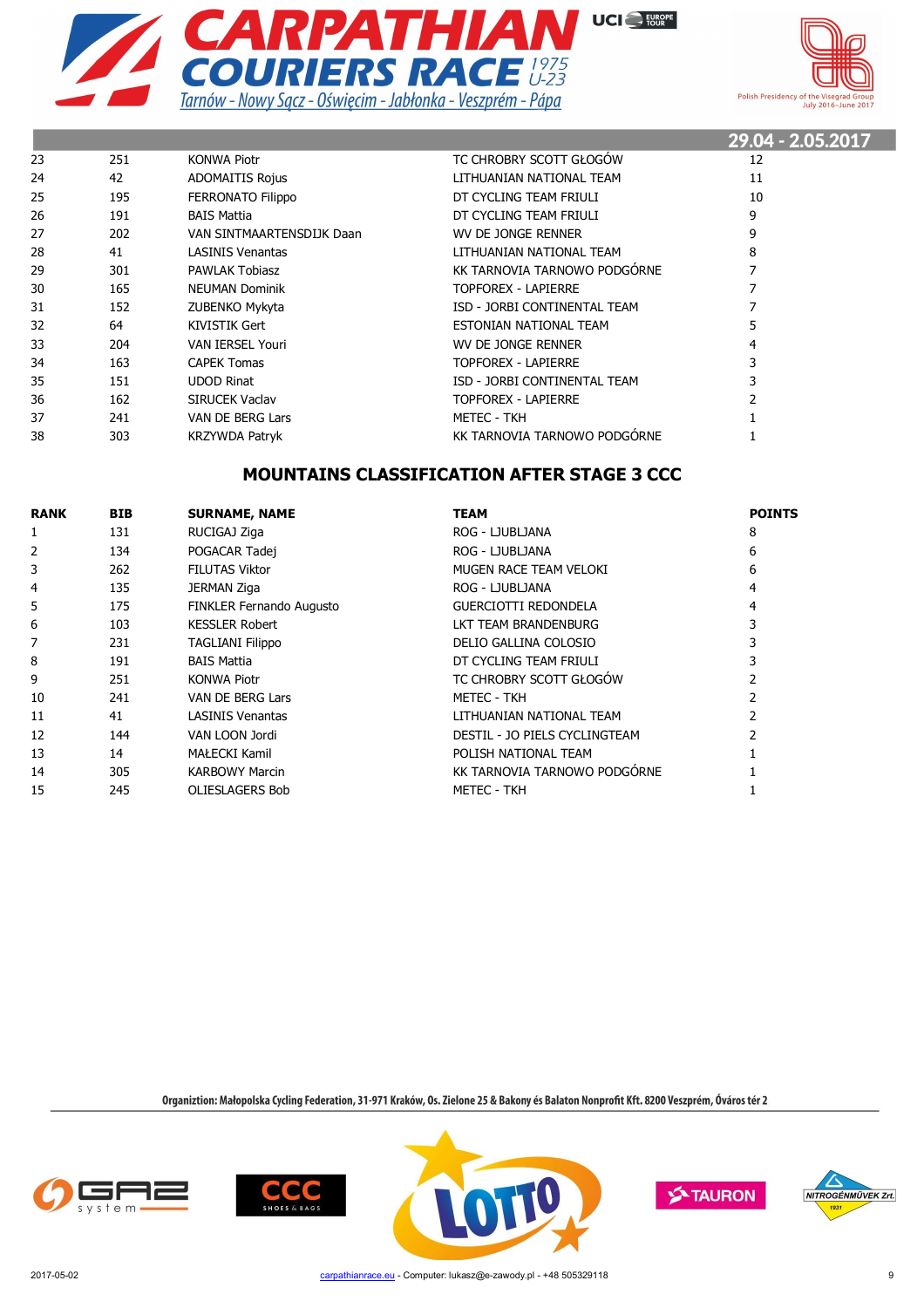



## **CLASSIFICATION BY POINTS AFTER STAGE 3 TAURON**

| <b>RANK</b> | <b>BIB</b> | <b>SURNAME, NAME</b>        | <b>TEAM</b>                   | <b>POINTS</b> |
|-------------|------------|-----------------------------|-------------------------------|---------------|
| 1           | 132        | PENKO Izidor                | ROG - LJUBLJANA               | 6             |
| 2           | 103        | <b>KESSLER Robert</b>       | LKT TEAM BRANDENBURG          |               |
| 3           | 134        | POGACAR Tadej               | ROG - LJUBLJANA               |               |
| 4           | 14         | <b>MAŁECKI Kamil</b>        | POLISH NATIONAL TEAM          |               |
| 5           | 233        | RADICE Raffaele             | DELIO GALLINA COLOSIO         | 4             |
| 6           | 102        | <b>KOCH Christian</b>       | LKT TEAM BRANDENBURG          |               |
|             | 262        | <b>FILUTAS Viktor</b>       | MUGEN RACE TEAM VELOKI        |               |
| 8           | 195        | <b>FERRONATO Filippo</b>    | DT CYCLING TEAM FRIULI        |               |
| 9           | 211        | GÓRECKI Patryk              | KS POGOŃ MOSTOSTAL PUŁAWY     |               |
| 10          | 131        | RUCIGAJ Ziga                | ROG - LJUBLJANA               |               |
| 11          | 41         | <b>LASINIS Venantas</b>     | LITHUANIAN NATIONAL TEAM      |               |
| 12          | 213        | <b>KAZIMIERCZAK Mateusz</b> | KS POGOŃ MOSTOSTAL PUŁAWY     |               |
| 13          | 301        | <b>PAWLAK Tobiasz</b>       | KK TARNOVIA TARNOWO PODGÓRNE  |               |
| 14          | 251        | <b>KONWA Piotr</b>          | TC CHROBRY SCOTT GŁOGÓW       |               |
| 15          | 164        | <b>LEHKY Roman</b>          | <b>TOPFOREX - LAPIERRE</b>    |               |
| 16          | 135        | <b>JERMAN Ziga</b>          | ROG - LJUBLJANA               |               |
| 17          | 255        | <b>JAGIEŁA Adam</b>         | TC CHROBRY SCOTT GŁOGÓW       |               |
| 18          | 144        | VAN LOON Jordi              | DESTIL - JO PIELS CYCLINGTEAM |               |